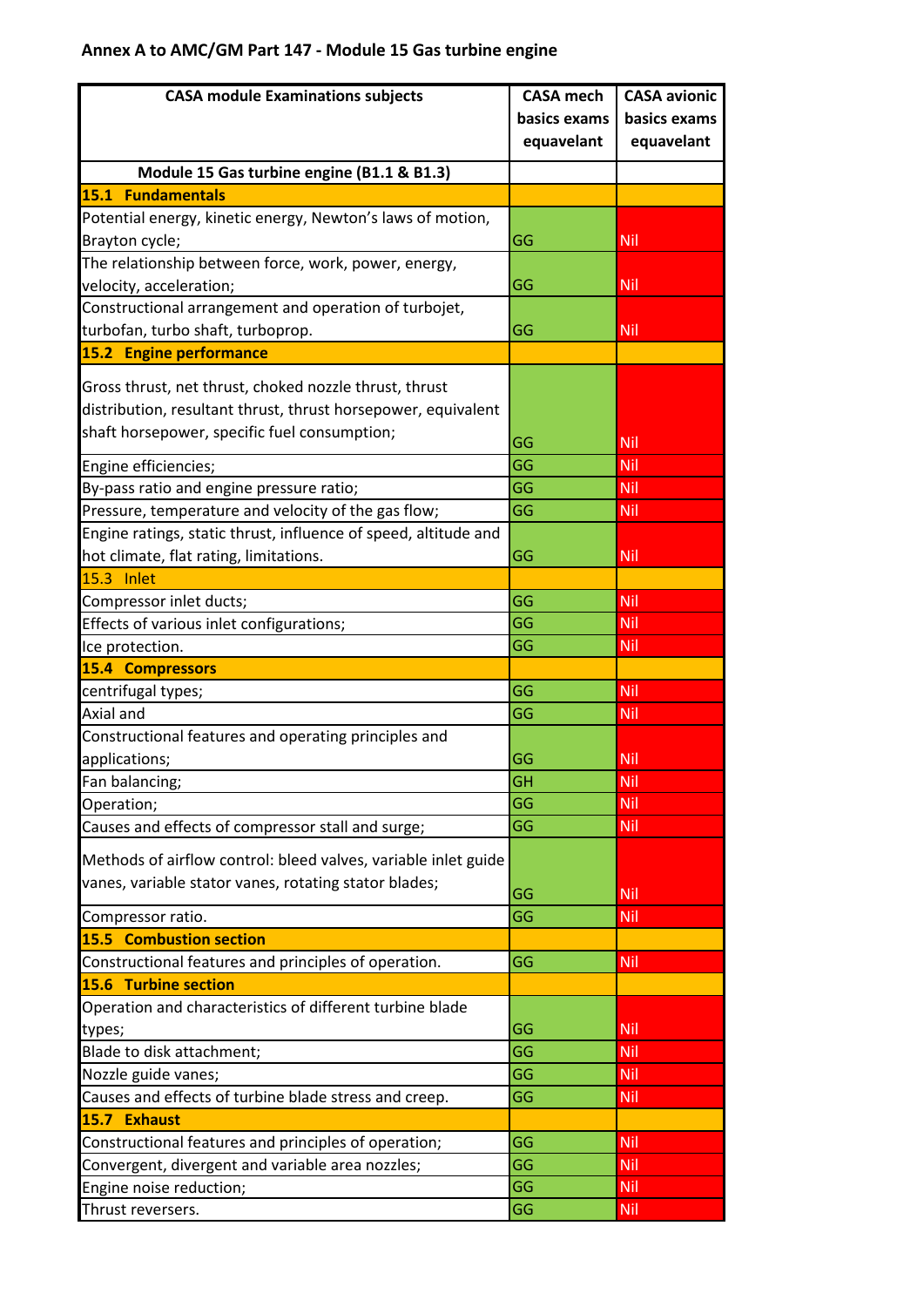| 15.8 Bearings and seals                                       |           |            |
|---------------------------------------------------------------|-----------|------------|
| Constructional features and principles of operation.          | GG        | Nil        |
| <b>15.9 Lubricants and fuels</b>                              |           |            |
| Properties and specifications;                                | GG        | Nil        |
| Fuel additives;                                               | GG        | Nil        |
| Safety precautions.                                           | GG        | <b>Nil</b> |
| <b>15.10 Lubrication systems</b>                              |           |            |
| System operation and layout and components.                   | GH        | <b>Nil</b> |
| 15.11 Fuel systems                                            |           |            |
| Operation of engine control and fuel metering systems         |           |            |
| including                                                     | GH        | <b>Nil</b> |
| : electronic engine control (FADEC), systems layout and       |           |            |
| components.                                                   | GH        | <b>Nil</b> |
| 15.12 Air systems                                             |           |            |
| Operation of engine air distribution and anti-ice control     |           |            |
| systems, including internal cooling, sealing and external air |           |            |
| services.                                                     | GH        | <b>Nil</b> |
| 15.13 Starting and ignition systems                           |           |            |
| Operation of engine start systems and components;             | <b>GH</b> | <b>EB</b>  |
| Ignition systems and components;                              | <b>GH</b> | <b>EB</b>  |
| Maintenance safety requirements.                              | <b>GH</b> | <b>EB</b>  |
| <b>15.14 Engine indication systems</b>                        |           |            |
| Exhaust gas temperature and interstage turbine                |           |            |
| temperature;                                                  | GH        | I٨         |
|                                                               |           |            |
| Engine thrust indication: engine pressure ratio, engine       |           |            |
| turbine discharge pressure or jet pipe pressure systems;      | <b>GH</b> | IA         |
| Oil pressure and temperature;                                 | GH        | IA         |
| Fuel pressure and flow;                                       | GH        | IA         |
| Engine speed;                                                 | GH        | IA         |
| Vibration measurement and indication;                         | <b>GH</b> | IA         |
| Torque;                                                       | GH        | IA         |
| Power.                                                        | <b>GH</b> | IA         |
| 15.15 Power augmentation systems                              |           |            |
| Operation and applications;                                   | <b>GH</b> | <b>Nil</b> |
| Water injection, water methanol;                              | GH        | Nil        |
| Afterburner systems.                                          | <b>GH</b> | Nil        |
| 15.16 Turbo-prop engines                                      |           |            |
|                                                               |           |            |
| Gas coupled and free turbine and gear coupled turbines;       | GG        | <b>Nil</b> |
| Reduction gears;                                              | GH        | <b>Nil</b> |
| Integrated engine and propeller controls;                     | <b>GH</b> | <b>Nil</b> |
| Over speed safety devices.                                    | <b>GH</b> |            |
| 15.17 Turbo-shaft engines                                     |           | Nil        |
|                                                               |           |            |
| Arrangements drive systems, reduction gearing, couplings,     |           |            |
| control systems.                                              | GH        | Nil        |
| <b>15.18 Auxiliary power units (APUs)</b>                     |           |            |
| Purpose, operation, protective systems.                       | <b>GH</b> | <b>Nil</b> |
| 15.19 Powerplant installation                                 |           |            |